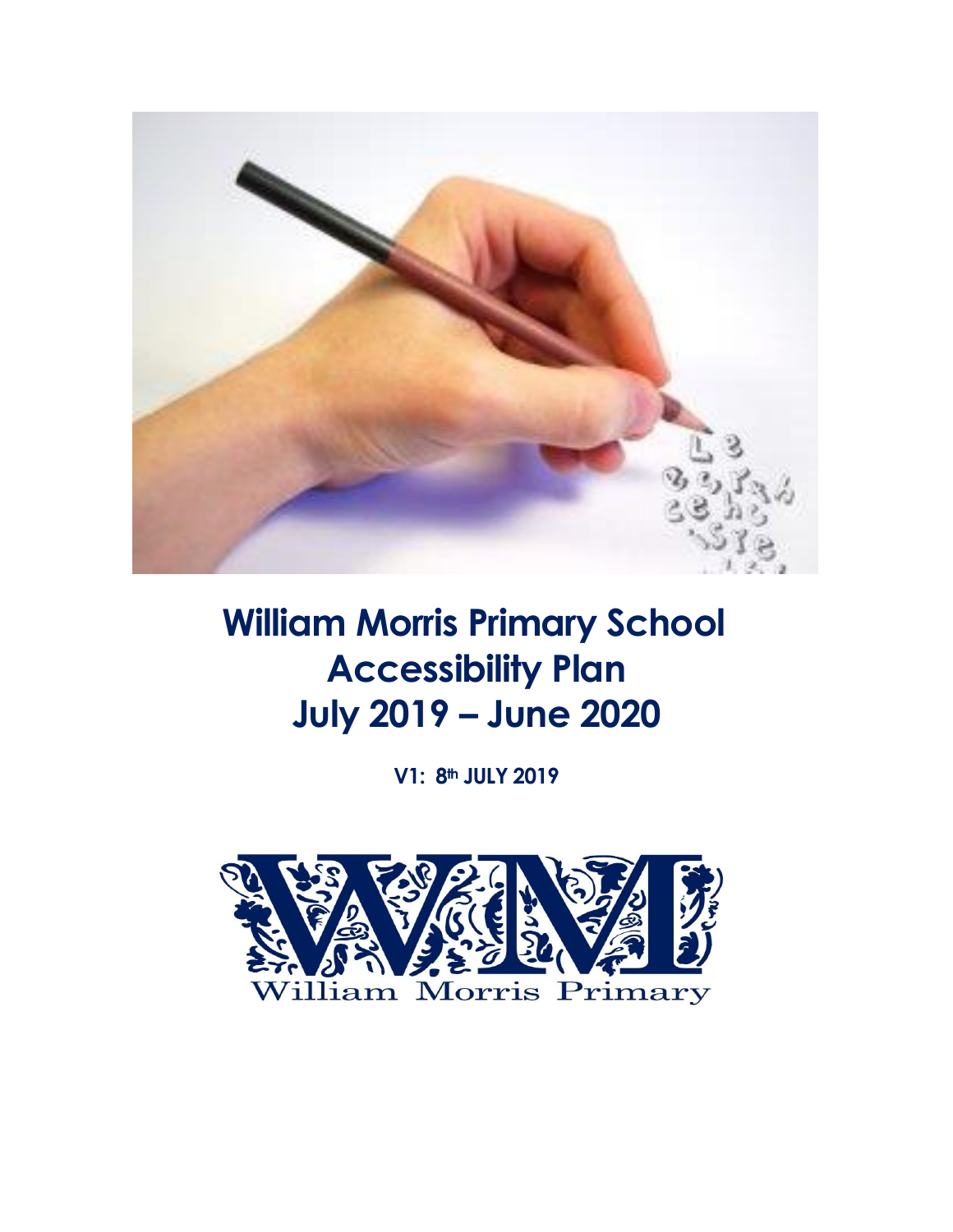#### **Introduction**

#### **WILLIAM MORRIS PRIMARY SCHOOL ACCESSIBILITY PLAN – 2019 -2020**

This Accessibility Plan is compliant with current legislation and requirements as specified in Schedule 10, relating to Disability, of the Equality Act 2010 (EA).

School Governors are accountable for ensuring the implementation, review and reporting on progress of the Accessibility Plan over a prescribed period.

This accessibility plan ensures that we continue to improve all aspects of the physical environment of the school site, the curriculum and written information so that all pupils with a disability can take full advantage of the education and associated opportunities provided by William Morris Primary School (WMPS)

Definition (Equality Act 2010)

"A person has a disability if he or she has a physical or mental impairment that has a substantial and long-term adverse effect on his or her ability to carry out normal day to day activities" Physical or mental impairment includes sensory impairments and also hidden impairments. 'Substantial' means 'more than minor or trivial'. 'Long-term' means has lasted or is likely to last more than 12 months.

The EA 2010 definition is broad and includes children with a wide range of impairments. Currently at William Morris Primary School (July 2019) that range includes pupils with hearing impairments, visual impairments, speech difficulties, Autism, as well as medical and physical needs, where the effect of the impairment on the pupil's ability to carry out normal day-to-day activities is adverse, substantial and long-term.

Some pupils are therefore included in the definition.

The test of whether the impairment affects normal day-to-day activity is whether it affects one or more of the following:

- Mobility
- Manual dexterity
- Physical co-ordination
- Continence
- Ability to lift, carry or otherwise move everyday objects
- Speech, hearing or eyesight
- Memory or ability to concentrate, learn or understand
- Perception of risk of physical danger

The Accessibility Plan will be reported upon annually at a Full Meeting of the School Governing Body in respect of progress and outcomes, and provide a projected plan for the three year period ahead of the next review date.

This plan reflects new statutory requirements for the setting of Equality Objectives.

The Accessibility Plan is structured to complement and support the school's Equality Objectives and should be viewed alongside other WMPS policies such as Health and Safety Policy, Emergency Evacuation Procedures, Special Educational Needs Policy and Admissions Policy. The Policy will also be published on the school website.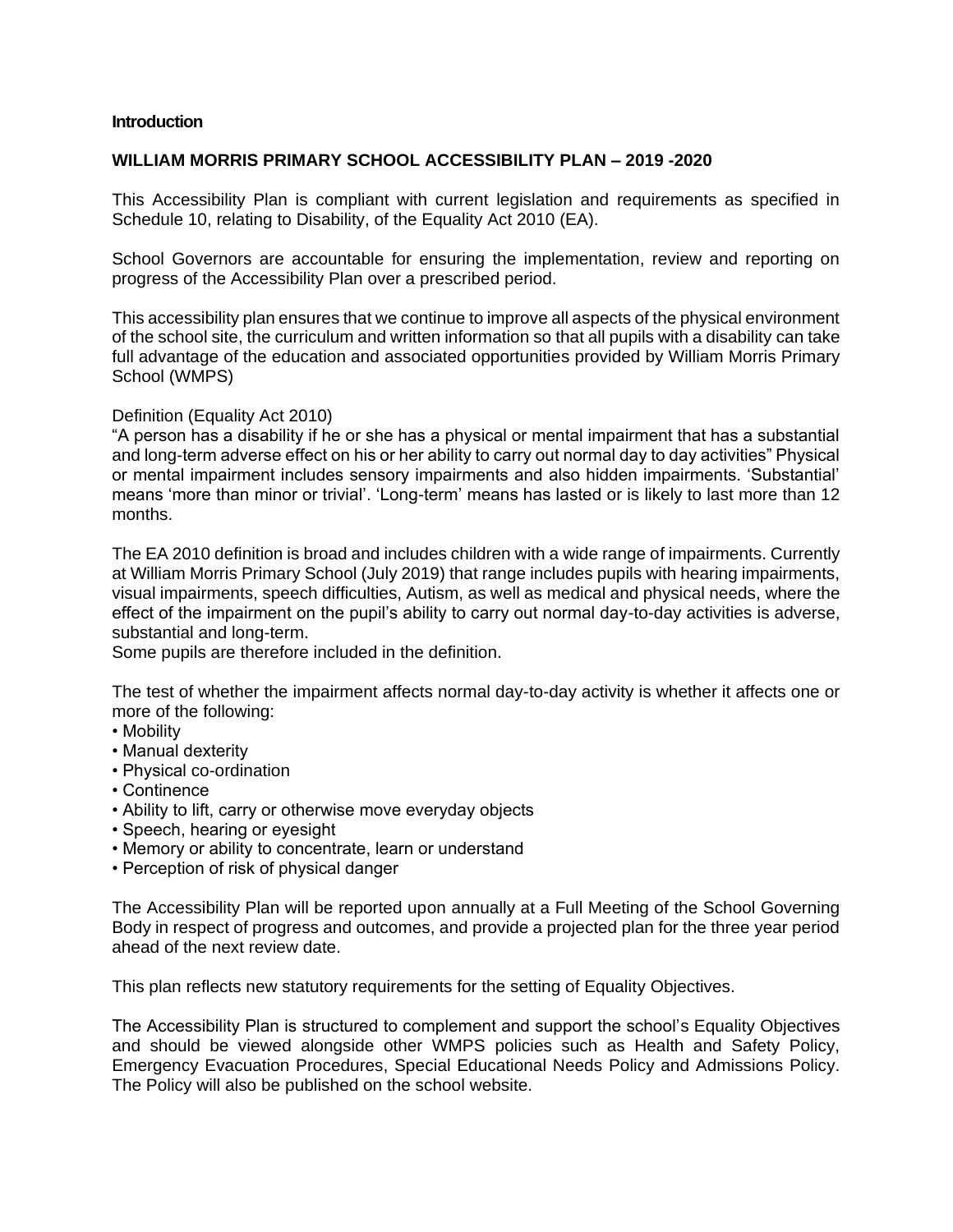We are committed to providing an environment that enables full access to the curriculum, facilities and information that values and includes all pupils, staff, parents and visitors regardless of their education, physical, sensory, social, spiritual, emotional and cultural needs. We are committed to taking positive action in the spirit of the Equality Act 2010 with regard to disability and to reinforcing our culture of inclusion, support and awareness within the school and nursery.

William Morris Primary School Accessibility Plan shows how access is to be improved for pupils with disabilities, staff and visitors to the school in a given timeframe and anticipating the need to make reasonable adjustments to accommodate their needs where practicable.

The Accessibility Plan will contain relevant actions to enable all stakeholders to access the curriculum, the physical environment, and information.

# **Curriculum:**

Ensure access to the curriculum for pupils with a disability, ensuring that pupils with a disability are as equally prepared for life as are our pupils who do not have a disability; this covers teaching and learning and the wider curriculum of the school such as participation in after-school clubs, leisure and cultural activities or school visits - it also covers the provision of specialist or auxiliary aids and equipment, which may assist these pupils in accessing the curriculum.

#### **Process for identifying barriers:**

- Monitoring of class teaching, learning support and impact on progress
- Individual pupil provision reviews (SENCO)
- Feedback and input from parents and external agencies
- Governor visits

# **Summary of progress to date:**

- Extra time/help given for class activities
- Use of one-to-one help in some cases
- The use of differentiated curriculum timetables for pupils with an identified need
- The school makes adjustments to the school day and curriculum for certain pupils
- External agencies are engaged to support social, emotional and communication needs, (e.g SALT)

# **Curriculum Objectives for improvement July 2019 – June 2020 [as appropriate to need]**

- Monitor the performance of groups of pupils including those with disabilities to ensure that they make appropriate progress.
- Monitor the attendance of groups of pupils including those with disabilities.
- Ensure the needs and views of pupils with disabilities are represented on the school council
- Ensure that all staff are aware of current practice (including support staff) to ensure the needs of all pupils are met effectively.
- Develop pupil understanding of issues faced with disabilities.
- Ensure this disability / accessibility access plan is reviewed annually.
- Liaise with SENCO to audit staff training and provision of auxiliary aids.

# **Physical Access**

# **Audit of Site:**

*Stage 1 Occupation*

Hall, Offices, Library, Nursery, Early Years and Year 1

- Access from the surrounding environment to the school grounds is all on a level surface.
- There are two marked disabled parking spaces adjacent to the main entrance and two marked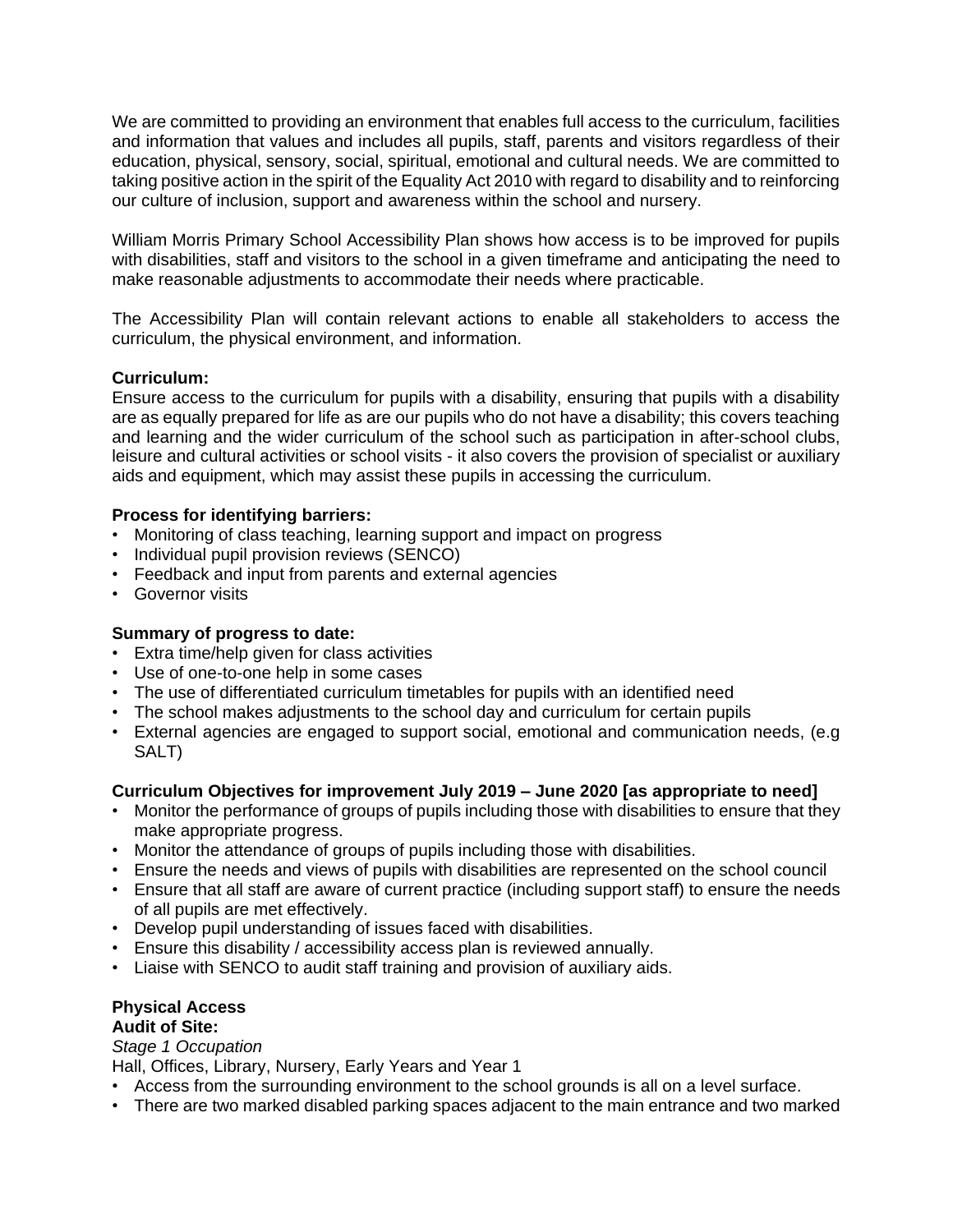disabled bays adjacent to the Early Years entrance.

- All entrance doors are DDA compliant and no ramps or steps need to be negotiated.
- The main entrance door operates with a presence detector for access.
- An accessible WC is adjacent to the entrance foyer which serves the stage 1 occupation area
- All of the classrooms and support rooms have level and wide enough access for wheelchairs.
- Level access is maintained throughout the building with each teaching area having level and wide enough access to the playground areas

#### **Playgrounds**

The playground areas are accessible through gates and classroom doors all with wide, level access.

#### **Playing field**

The playing field is accessed from the school playground, all with level access.

#### **Process for identifying barriers**

- Monitoring of site accessibility by Headteacher, Estates Manager and SENCO
- Feedback and input from parents and external agencies
- Governor visits

#### **Summary of progress to date**

At present (July 2019) access to school areas are compatible to the needs of the pupils requiring help and support

#### **Objectives for improvement 2019 – 2020**

- Review and adapt this plan as pupil numbers increase, pupil flow is monitored and for changes in the needs of pupils as the school grows
- Review the school site annually using the Equality Act 2010 framework.
- To address any concerns arising from the annual site inspection.
- To provide training for staff in relation to school specific needs e.g. Disability support training
- Currently access can be made to any area of the school and nursery by any of the pupils with special needs.

#### *This plan will need to be reviewed when occupation of stage 2 occurs November/December 2019.*

# **Communication (including written information)**

WMPS will use a wide range of written information to students, staff, parents and visitors with Disabilities; examples might include hand-outs, visual timetables, textbooks and information about the school and school events; the information should be made available in various preferred formats within a reasonable timeframe

#### **Process for identifying barriers:**

- Home visits and visits to school to establish level of communication needs
- Consultation with parents